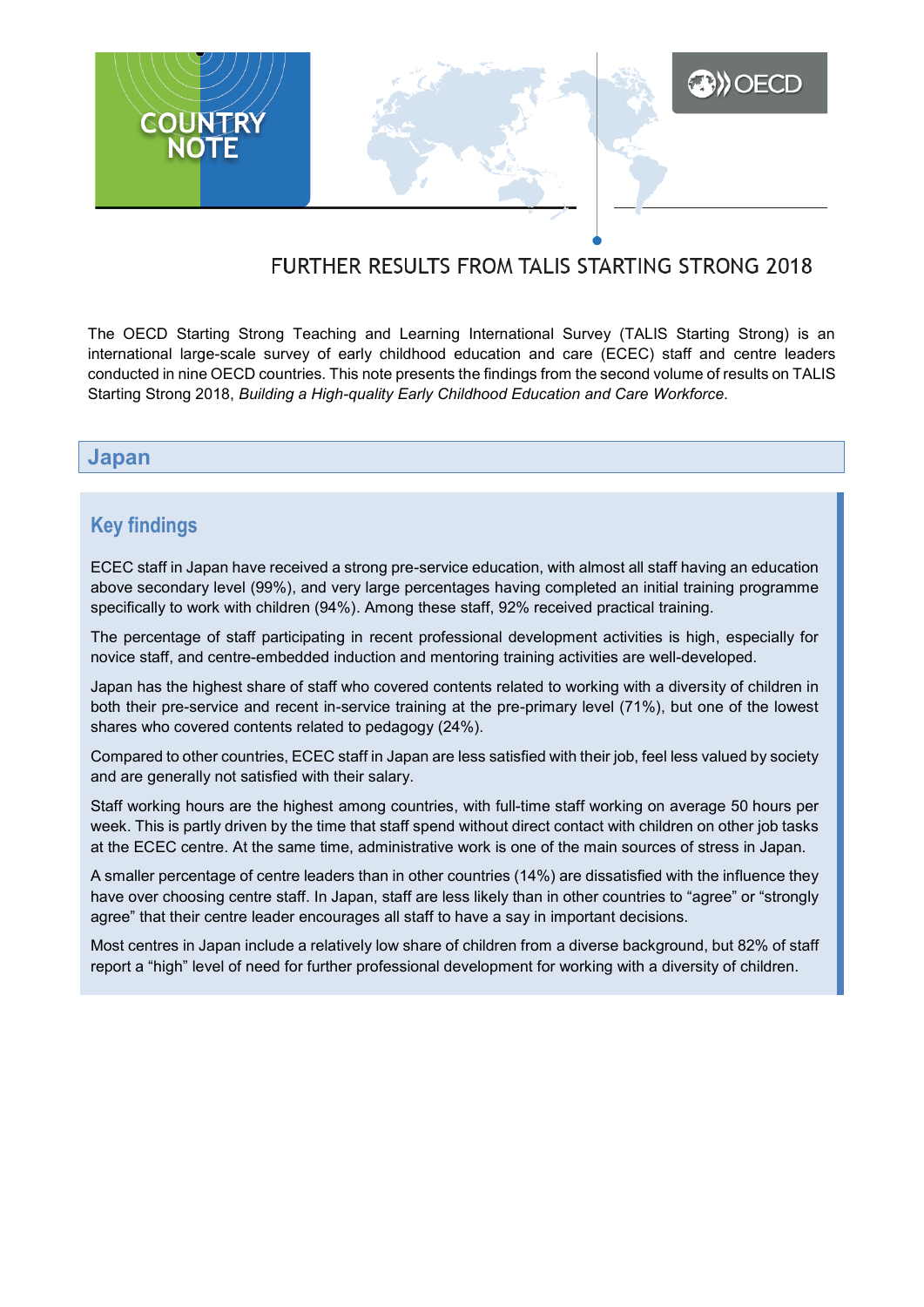## **Highlights and policy implications for Japan**

#### *Staff education, training and skills development*

Across countries participating in TALIS Starting Strong, neither pre-service education or training focused on working with children nor pre-service practical experience are universal among ECEC staff. This is, however, not the case in Japan, where almost all ECEC staff have received a strong pre-service education. Japan stands out as having a large percentage of staff with an education above secondary level (99%), having been trained specifically to work with children (94%) and, among these staff, having received practical training (92%). As in most other countries, staff in Japan with a "practicum" covered more areas in their pre-service training than staff without such experience.

The percentage of staff participating in recent professional development activities is high, similar to the share in other participating countries (85%). Across countries, smaller percentages of novice staff than of experienced ones participate in in-service professional development activities, but the opposite holds in Japan, with 92% of novice staff having participated in recent in-service training. Induction activities are available in all ECEC centres and a majority of staff participate in induction and mentoring activities. Compared to other participating countries, large percentages of staff in Japan report receiving on-site coaching and participating in observation visits to other ECEC centres while participation in online courses is particularly low.

Collaborative professional practices provide important opportunities for informal learning, and in all countries, ECEC staff who engage more in collaboration in their centres are also more likely to participate in training activities. Staff in Japan have relatively high levels of engagement in these practices, for instance with 63% of staff engaging in discussions about approaches to children's development, well-being and learning on a weekly or daily basis; providing feedback to other staff about their practice is less common.

Staff in Japan report lower levels of self-efficacy for all aspects of their work than staff in other countries, which might reflect differences in the way staff interpret these questions. As in other countries, ECEC staff in Japan are most confident about their ability to promote children's socio-emotional development, but less so about working with children from diverse backgrounds or about using digital technology to support children's learning.

Staff in Japan covered a high number of thematic areas in their recent in-service training activities. In Japan as in other countries, staff who covered more areas in both their pre-service and recent in-service training tend to report a stronger sense of self-efficacy for supporting child development and to adapt their practices more to children's needs and interests.

Across countries, cumulative training in a given area tends to be more strongly associated with indicators of quality interactions in ECEC settings than more sporadic training. Japan has the highest share of staff who covered contents related to working with a diversity of children in both their pre-service and recent in-service training at the pre-primary level (71%). This is associated with a greater use of adaptive practices with children. In contrast, the percentage of staff having covered contents related to pedagogy in both their pre-service and recent in-service training (24%) is lower than in other countries.

#### *Staff working conditions and well-being*

Overall, staff in all of the countries participating in TALIS Starting Strong show a high level of satisfaction with the profession and their current job. The share of staff who "strongly agree" or "agree" that they are satisfied with their job in Japan (81%) is lower than in most other countries. Satisfaction with their salary is also relatively low (23%). Older staff and staff in private ECEC centres are more satisfied with their salary.

The way staff feel valued by others can be an important aspect of their well-being. Compared to other countries, this perception is the lowest in Japan, with 31% of staff feeling valued by society.

In Japan, attending to family responsibilities is the most likely reason to leave the role, followed by leaving the job for health-related issues and retirement, suggesting that most staff expect to spend their entire career in the ECEC profession as in other in other countries. The percentage of staff who envisage leaving the role to become an ECEC centre leader (2%) is the lowest among countries. Staff who envisage a change in their role consider working in a different job, not in the ECEC sector, especially for younger staff.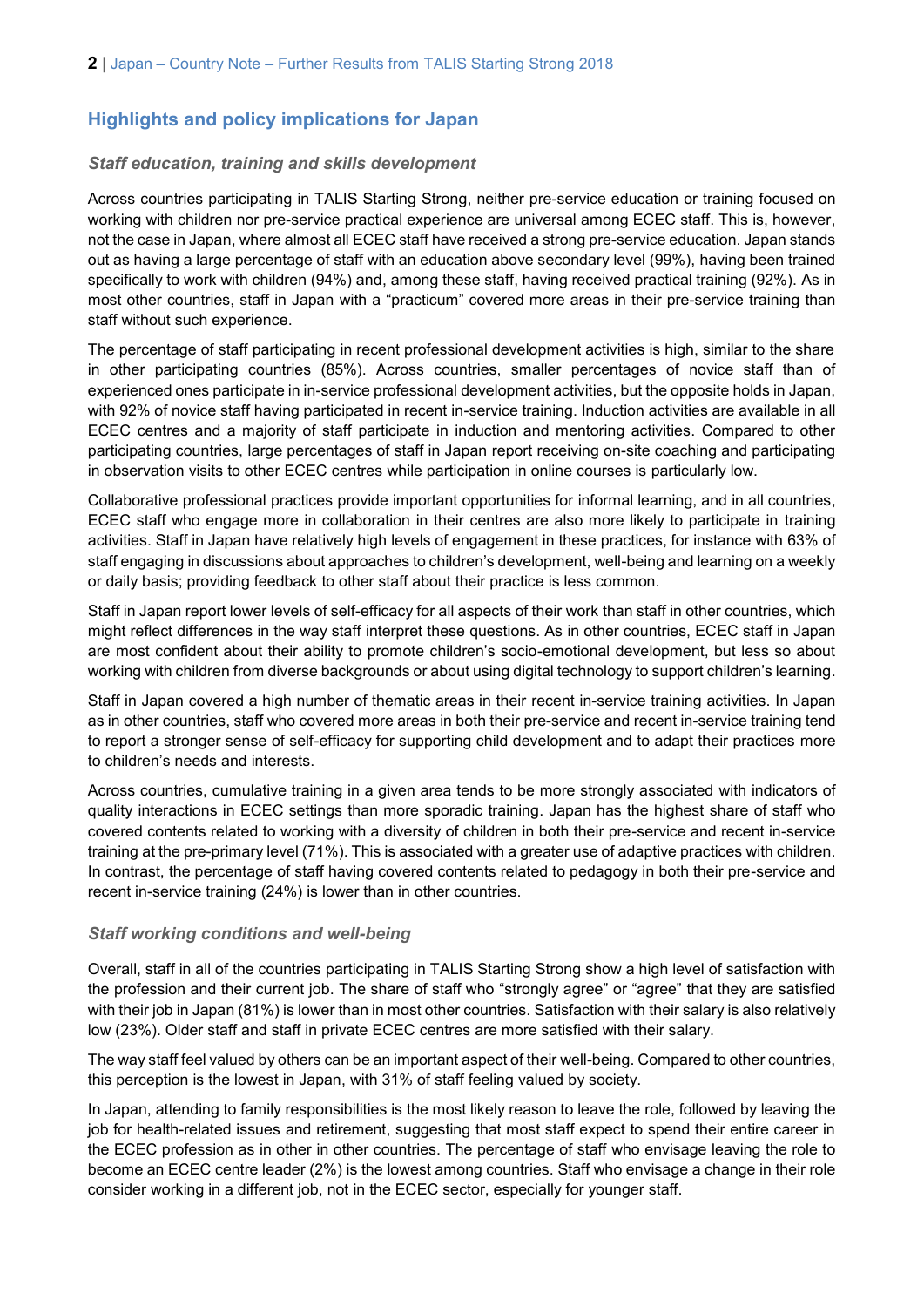Staff working hours vary notably across countries and are the highest on average for staff working full time in Japan (50 hours per week). As for other countries with long working hours, this is partly driven by the time that staff spend without direct contact with children on other job tasks at the ECEC centre. Full-time pre-primary staff spend, on average, 17 working hours per week outside their time with children, with novice staff spending even more hours on these tasks (21 hours). Results from TALIS Staring Strong indicate that workload stress coming from work outside hours spent with children is an important source of stress in many countries. In Japan, 21% of staff report stress from administrative work, which appears as one of the main sources of stress.

Feelings of stress at work emerge from imbalances between job demands, resources to address these demands and rewards for effort. In Japan as in several other countries, staff who spend more time on administrative work are more likely to report stress from too much administrative work to do. Support from leaders and satisfaction with salary act as buffers of stress, but could be expanded. In Japan, 41% of staff "agree" or "strongly agree" that they need more support from their ECEC centre leader, a relatively high percentage compared to other countries.

Japan is the only country where "having too many children in their classroom/playgroup/group" is not one of the main sources of stress, despite relatively large groups of children on average. However, staff who work with a large group of children are more likely to report this as a source of stress.

Staff shortages create tensions for both staff and leaders in multiple areas. This is the case in Japan, but not more than in other countries. In Japan, 25% of staff report that "not enough staff to compensate for my absence" is a barrier for participating in professional development. A relatively large share of leaders report a lack of staff as a source of stress, but staff are less likely to report so.

#### *Leadership and management in ECEC centres*

In Japan, leaders' time in ECEC centres is distributed across leadership functions in the same way as it is in most other countries participating in TALIS Starting Strong. Administrative leadership accounts, on average, for 33% of leaders' time in ECEC centres and pedagogical leadership for 25% of their time. In Japan, the initial preparation of 83% of centre leaders included contents on pedagogical leadership.

In most countries, centre leaders' pedagogical leadership is positively associated with staff attitudes and indicators of quality interactions in ECEC settings. In Japan, a positive association is observed between centre leaders' engagement in pedagogical leadership tasks and staff's actual reported practices with children at the centre level and engagement of parents or guardians, but not with staff sense of self-efficacy. Staff's perceptions of centre leaders' pedagogical leadership, such as the centre leader encourages co-operation among staff to develop new ideas in their practices, are slightly below those of other countries. Formal and informal communication with parents or guardians is more frequent than in most other participating countries.

While across countries ECEC centre leaders are highly satisfied with their jobs overall, they tend to report relatively low satisfaction with their salaries. In Japan, 95% of centre leaders report being satisfied with their jobs and 87% enjoying working in their ECEC centres, but only 34% being satisfied with their salary, which is the lowest percentage among countries at pre-primary level. A smaller percentage of leaders than in other countries (14%) are dissatisfied with the influence they have over choosing centre staff.

Both centre leaders' and staff reports suggest that, across countries, ECEC centres generally provide opportunities for staff to participate in decision making. This is less the case in Japan, where 73% of staff "agree" or "strongly agree" that their centre leader encourages all staff to have a say in important decisions. In Japan as in other countries, staff who perceive more opportunities for participating in centre decisions report higher levels of job satisfaction.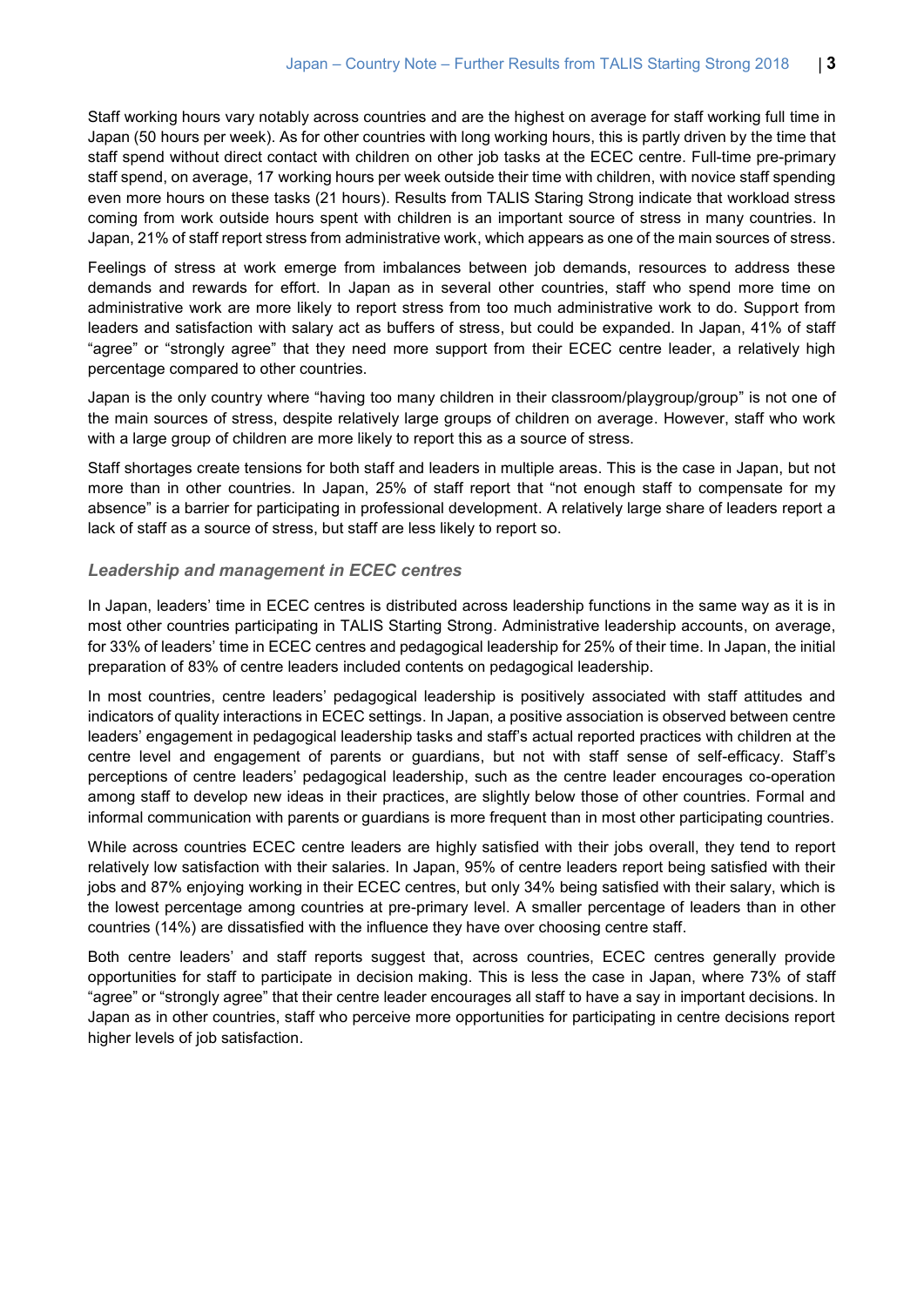#### *Equity*

Most centres in Japan include a relatively low share of children from socio-economically disadvantaged homes or whose first language is different from the language(s) used in the centre. At the same time, 82% of staff report a "high" level of need for further professional development for working with a diversity of children.

Across countries, differences between centres in terms of the availability of resources are associated only to a limited extent with working conditions. This is the case in Japan, but staff working in centres with more limited material resources spend less time with children and more time without children on administrative tasks, which can be a source of stress.

### **Policy pointers for Japan**

- Raise the status and reward of the profession by ensuring that staff's salaries are aligned with their responsibilities and by better defining pathways for career progression in the ECEC sector.
- Better design regulations around working time to ensure that staff have the time to perform the variety of tasks that are part of their responsibilities.
- Set the conditions for a supportive working environment in each ECEC centre.
- Support centre leaders in fulfilling their multiple functions by providing them with the necessary resources and quality working conditions, as well as support from staff.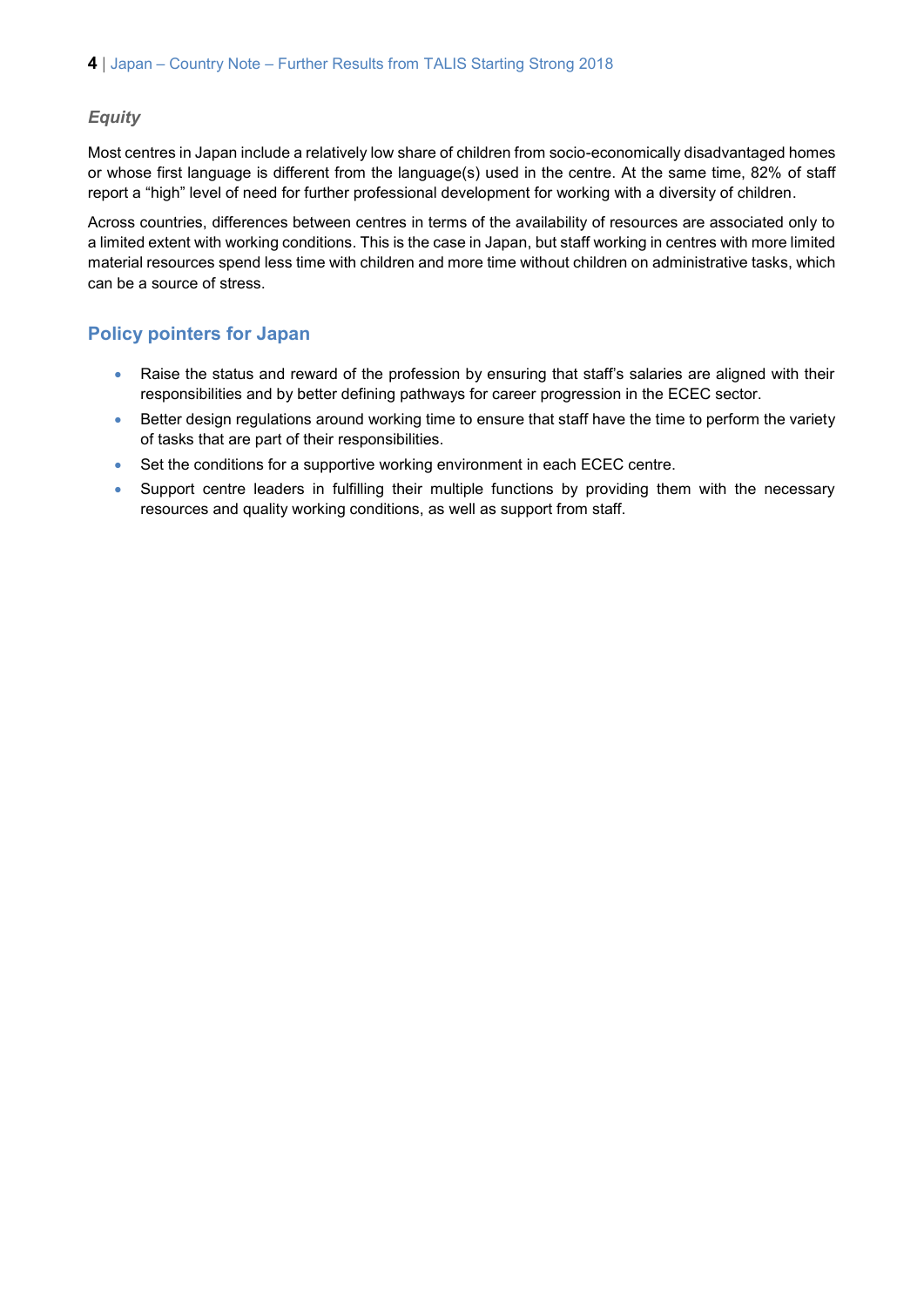## **How does Japan compare?**

| Indicators, pre-primary education (ISCED 02):                                                                                                                    | <b>Bottom</b>                | Top                          |
|------------------------------------------------------------------------------------------------------------------------------------------------------------------|------------------------------|------------------------------|
| Staff education, training and skills development                                                                                                                 |                              |                              |
| Staff whose initial preparation programme included a practical<br>module among those trained specifically to work with children                                  | Chile: 45%                   | Japan: 92%                   |
| Average number of thematic areas (out of 9) covered by staff in<br>in-service training in the last 12 months                                                     | Germany,* Iceland, Turkey: 3 | Japan, Korea: 6              |
| Staff providing feedback to other staff about their practice on a<br>weekly or daily basis                                                                       | Japan: 27%                   | Norway: 70%                  |
| Staff trained for working with a diversity of children as part of both<br>pre-service and in-service training                                                    | Germany:* 34%                | Japan: 71%                   |
| Staff working conditions and well-being                                                                                                                          |                              |                              |
| Staff who "agree" or "strongly agree" that "I am satisfied with the<br>salary I receive for my work"                                                             | Iceland: 10%<br>Japan: 23%   | Turkey: 39%                  |
| Average number of weekly hours worked without children spent on<br>tasks related to the job at the ECEC centre                                                   | Korea: 18; Japan: 17         | Iceland: 7                   |
| Staff who "agree" or "strongly agree" that "I need more support from<br>my ECEC centre leader"                                                                   | Korea: 72%<br>Japan: 41%     | Iceland: 25%                 |
| Staff reporting that "having too many children in their<br>classroom/playgroup/group" is "a lot" a source of stress                                              | Iceland: 39%                 | Japan: 9%                    |
| Leadership and management in ECEC centres                                                                                                                        |                              |                              |
| Centre leaders who "agree" or "strongly agree" that they are<br>dissatisfied with the influence they have over choosing centre staff                             | Israel: 58%                  | O<br>Japan, Norway: 14%      |
| Staff who "agree" or "strongly agree" that their centre leader<br>encourages co-operation among staff to develop new ideas                                       | Japan: 86%<br>Chile: 84%     | Israel: 96%                  |
| Staff who "agree" or "strongly agree" that their centre leader<br>encourages all staff to have a say in important decisions                                      | Japan: 73%                   | Israel: 95%                  |
| Centre leaders whose pre-service education or training included<br>pedagogical leadership                                                                        | Germany:* 35%                | Japan: 83% Norway: 96%       |
| Equity                                                                                                                                                           |                              |                              |
| Gap in % of staff who feel stressed by a lack of resources, between<br>ECEC centres with a high minus low shortages of material<br>resources (percentage points) | Germany:* 30 p.p.            | Japan: 3 p.p. Turkey: 0 p.p. |

\* Estimates for sub-groups and estimated differences between sub-groups in the TALIS Starting Strong 2018 data need to be interpreted with care. Source: *OECD (2019), TALIS Starting Strong 2018 Database*.